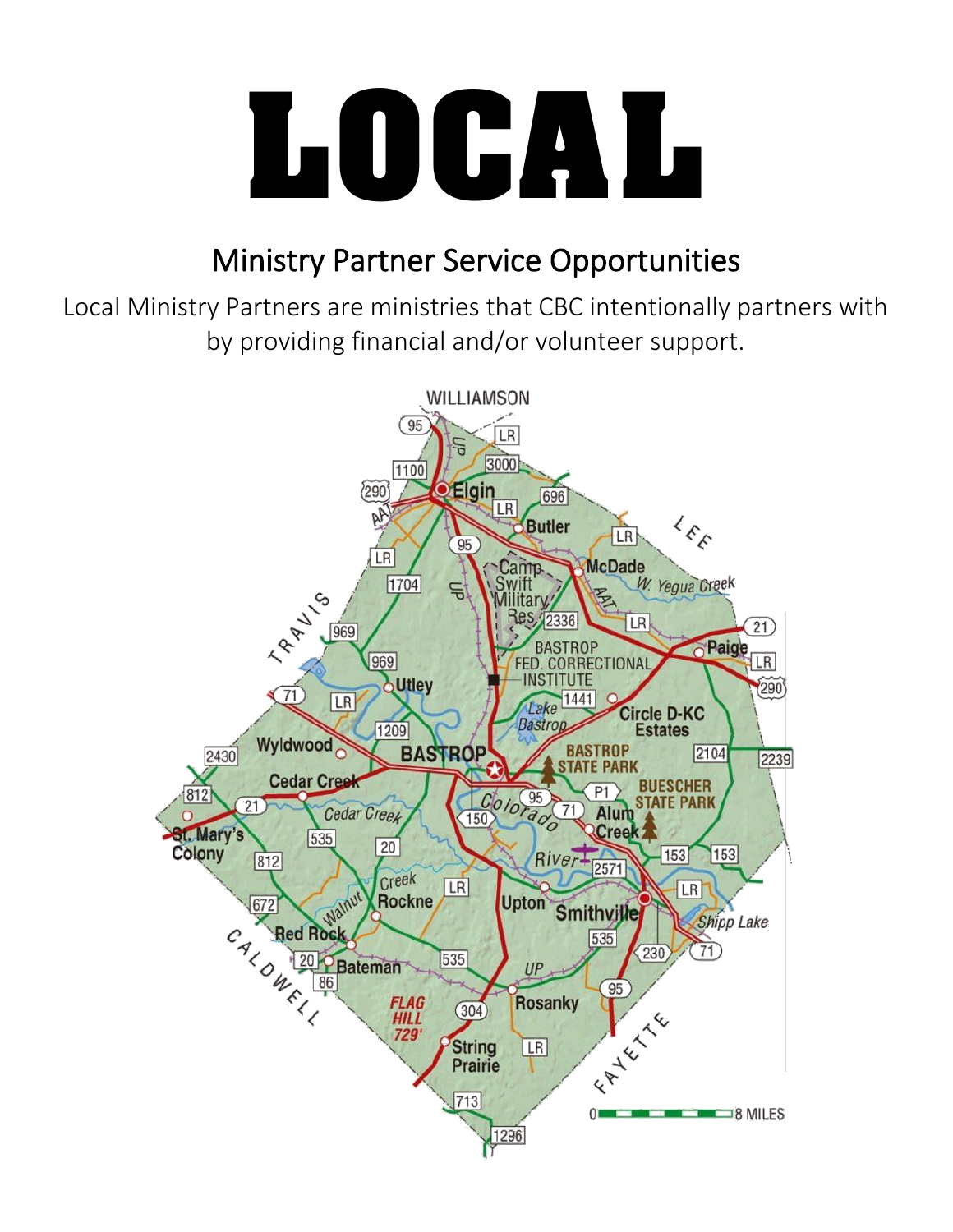### PRIMERA BAPTIST FOOD PANTRY – Distribution Saturdays



Primera Food Pantry is part of the Central Texas Food Bank (CTFB).

#### Bastrop Distribution Saturdays:

When: 1st and 3rd Saturday of every month, 6:00 am to 11:00 am. (Feel free to come and leave at any time)

Where: 306 Paul C Bell St., Bastrop (Primera Baptist Church Campus)

Ages: Between the ages of 11 and 100.

- What: Volunteers set up tables, build single family packages (in boxes or bags) from the donated food items, place the food packages on the tables, distribute the packages to the guest vehicles in an orderly fashion, and clean up and put everything away.
- NOTE: We serve rain, snow, or shine. Dress appropriately.



### BASTROP PREGNANCY RESOURCE CENTER



BPRC is a faith-based organization, and we support life. At BPRC our services include free pregnancy testing, training classes, referrals, and material needs. We are here to support, love, encourage, and help guide women throughout their pregnancy and after.

Location: 2007 N. Main Street.

Hours: Mondays 9 - 3 and Wednesdays 9 – Noon.

Note: You will need to fill out an application and be interviewed.

Go to this link for an application: bastropprc.org/contact-1.

### For more Info go to: bastropprc.org

### BPRC Opportunities:

### Setting Up Shop - Adults 18+

Join us in setting up an enjoyable shopping experience for our clients. Our boutique is filled with clothing (infant to size 2), maternity clothes, cribs, bouncers, diapers, and much more. Everything in the boutique is free. Most of our items are donated from our wonderful community. We welcome gently used or new items. As a volunteer you would sort and hang clothes, date baby food and formula, and help keep the boutique organized and tidy. You would serve under the supervision of our Boutique Coordinator.

### Administrative Skills - Adults 18+

Come share your administrative skills with us. Office tasks consist of greeting clients, answering phones, making appointments, inputting client data, and general office work.

### Client Coaching - Adults 25+

The tasks of a client coach on a typical day may consist of interviewing a new client, assisting in a pregnancy test, showing a training video, offering referrals, or taking your client out to shop in our boutique. As a client coach you would be required to go through training prior to working with clients and shadowing with a seasoned coach until you feel comfortable enough to proceed on your own. BPRC clients are pregnant moms and moms and dads with children under 2 years.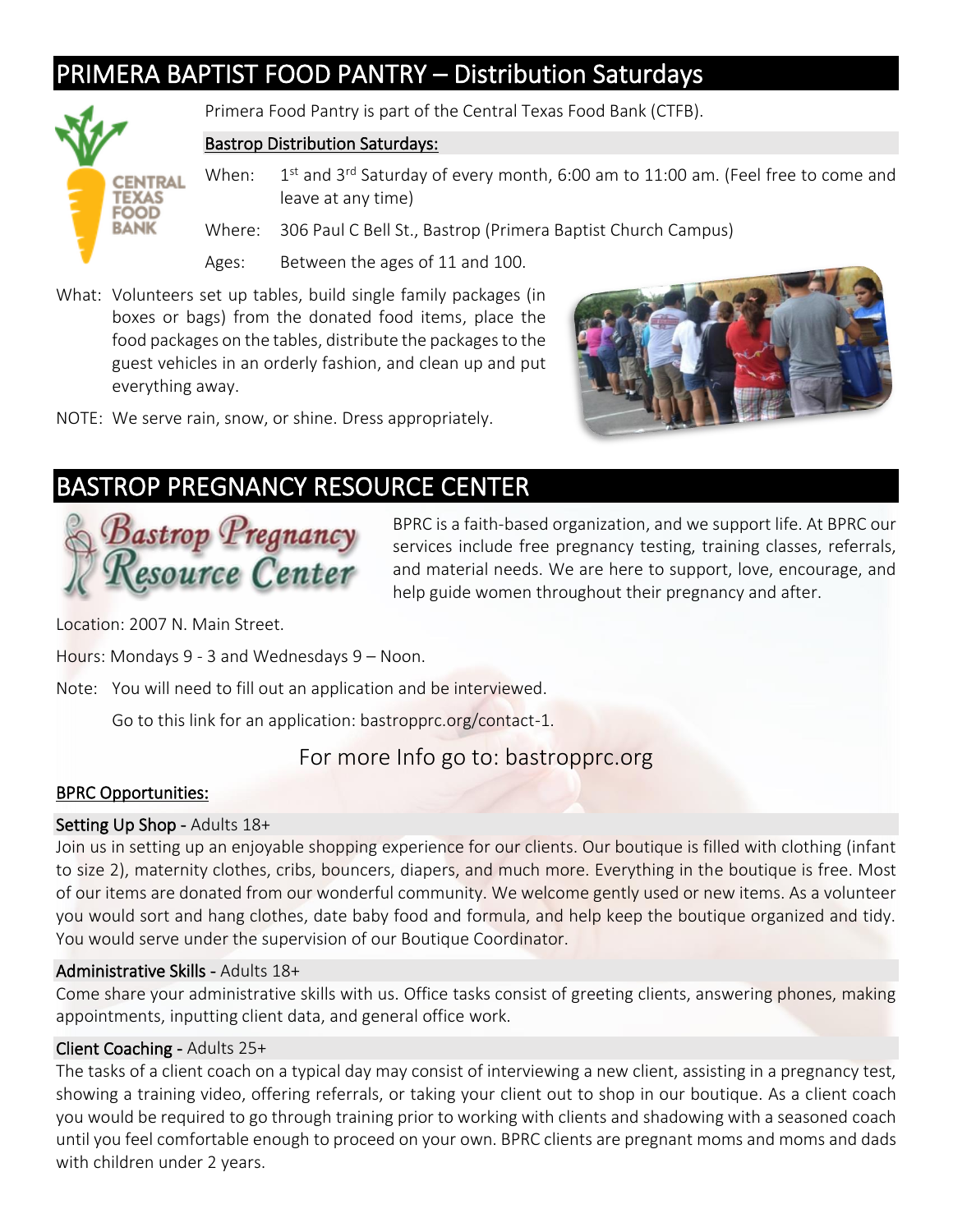### FEED THE NEED MISSIONS

At Feed the Need Missions, our mission is to mobilize believers to feed people physically and spiritually in their communities while actively building disciple-making relationships.

Our passion is to create communities of Jesus followers who are positively impacting their communities physically and spiritually. We are always in need of more hands.



Weekly Site Volunteer opportunities can be found at: *feedtheneed.org/volunteer*

### Weekly Site Location Information

Volunteers meet at 4:30 pm.

Sites serve 5:30 pm - 6:30 pm.

BASTROP NORTH - SUNDAYS

603 Linden St, Bastrop, TX 78602

BASTROP SOUTH - MONDAYS

306 Paul C Bell St, Bastrop, TX 78602

### STONY POINT - MONDAYS

121 Stony Creek Dr., Del Valle, TX 78617

### SMITHVILLE - TUESDAYS

MLK Park, Smithville, TX 78957

### LBA (Lower Bastrop Acers) - THURSDAYS

290 Pershing Blvd., Bastrop, Texas 78602





The week before Thanksgiving, Feed the Need passes out complete Thanksgiving meals - called GOBBLE KITS - to hundreds of families.

#### Three ways to participate:

1. BUILD AND DONATE GOBBLE KITS IN PERSON You and your group or family can donate bags with all the fixings and include a check to cover the cost of the turkey. Kits will be collected November 13-18.

Pick up a Gobble Kit bag and instructions at locations posted at: feedtheneed.org/gobblekits.

- 2. VOLUNTEER ASSEMBLY DAY Nov. 20, 2021 For bulk, non-bagged donations we will have Volunteer Assembly Day on Saturday, November 20 from 10 AM – 2 PM at Community Gardens in Bastrop. For more information on how you can help go to: feedtheneed.org/gobblekits.
- 3. GOBBLE KIT DISTRIBUTION

Registered families will receive the kits at the weekly Feed the Need sites from November 18- 23. For more information on how you can help participate distributing gobble kits or for any other questions, please visit:

*feedtheneed.org/gobblekits*